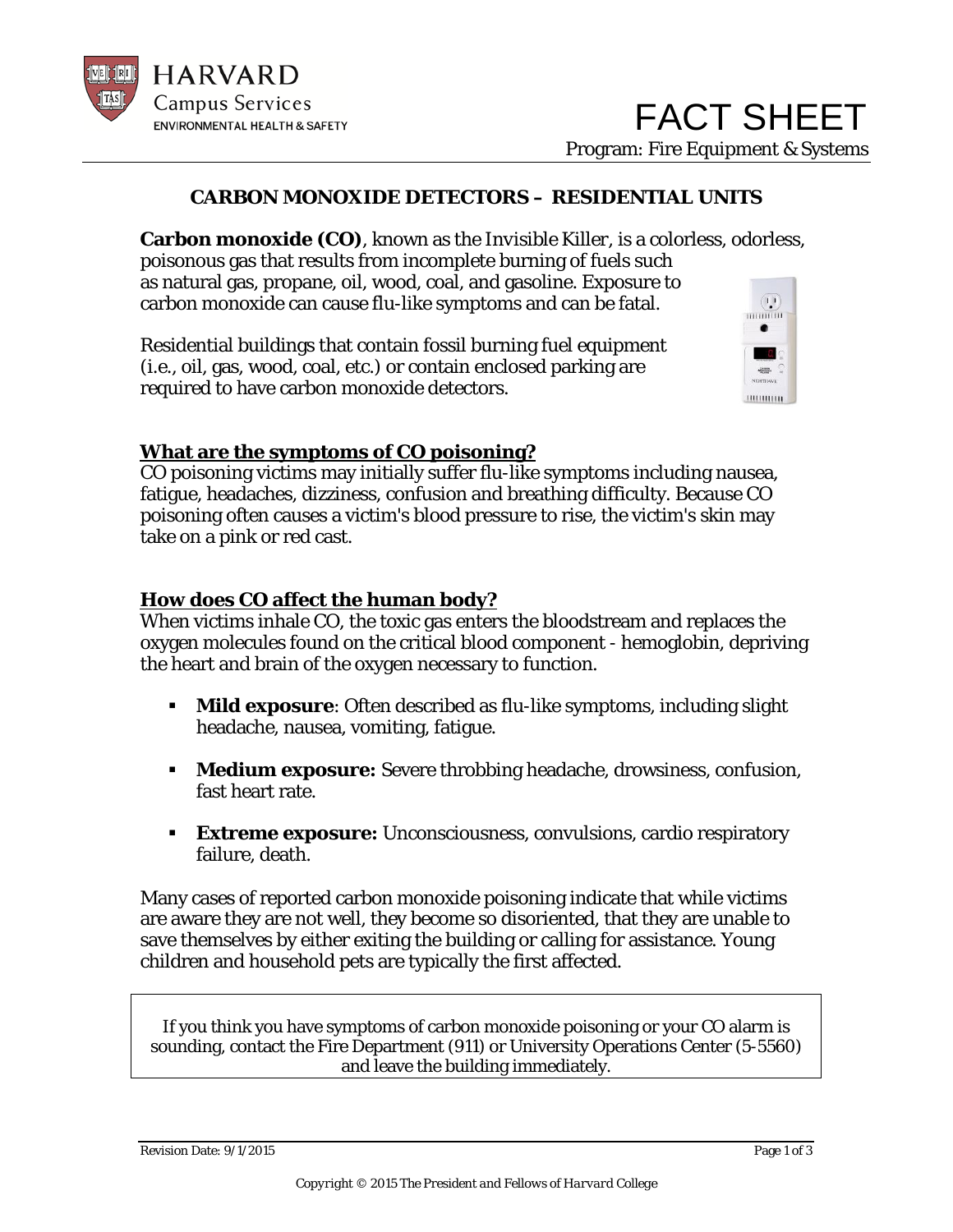

## **When will the CO detector alarm?**

Underwriters Laboratory (UL) approved carbon monoxide detectors will alarm under the following conditions

- The sensor is adjusted not to detect CO levels below 30 PPM and will not alarm when exposed to constant levels of 30 PPM for 30 days.
- It will alarm at the following levels under 30% to 70% relative humidity:

| <b>Carbon Monoxide Levels</b> | <b>Duration of Exposure</b> |
|-------------------------------|-----------------------------|
| 400 PPM CO                    | 4 and 15 minutes            |
| <b>150 PPM CO</b>             | 10 and 50 minutes           |
| 70 PPM CO                     | 60 and 240 minutes.         |

Carbon monoxide alarms are intended to alarm at carbon monoxide levels below those that cause a loss of ability to react to the danger of carbon monoxide exposures.

Some carbon monoxide detection systems are monitored and will alarm to a central fire alarm or the University Operations Center.

### **Where are CO alarms located?**

In most residences, carbon monoxide alarms are required to be located on every level of a home or dwelling unit including habitable portions of basements and attics**. On levels with sleeping areas, the alarms must be placed within ten feet of the bedroom doors.**

CO alarms do not go inside garages, but in the adjacent living areas.

# **Alternative Compliance Option**

This option allows for the "cocooning" of carbon monoxide generating equipment with carbon monoxide monitoring devices in the rooms containing carbon monoxide generating equipment and adjacent spaces. This type of monitoring is typically used in a building that may have a single source of CO generating equipment (such as a natural gas hot water heater) while the building is heated with supplied steam from a central plant with no carbon monoxide generating equipment located in the building.

All areas or rooms containing centralized fossil fuel burning equipment and adjacent spaces shall employ carbon monoxide alarm protection meeting UL 2034 or UL 2075, and shall be monitored in accordance with NFPA 720, 5.3.9.